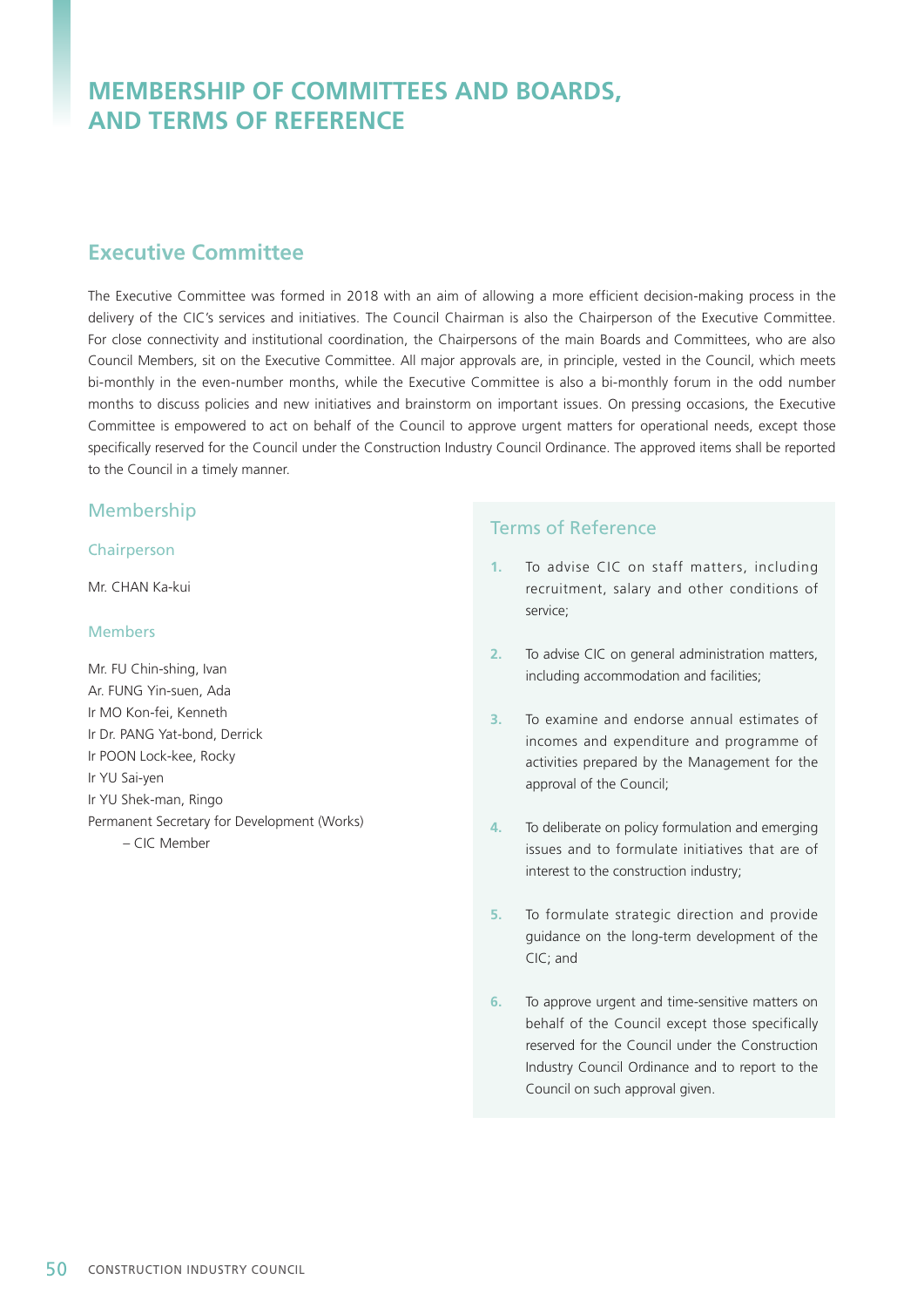# **Committee on Building Information Modelling (Com-BIM)**

The Com-BIM aims to formulate strategies for market transformation, and to promote and facilitate the application of BIM and its related technologies across the construction industry. It also supports the implementation of related training programmes with a view to establishing the CIC as a Centre of Excellence for BIM through setting standards and common practices for BIM.

## Membership

#### Chairperson

Ar. FUNG Yin-suen, Ada – CIC Member

#### Members

- Ir CHAN Chi-ming, Antonio Hong Kong Federation of Electrical and Mechanical Contractors (since 18 December 2020)
- Dr. CHAN Kang-yuen, Neo Hong Kong Institute of BIM
- Prof. CHENG Chin-pang, Jack The Hong Kong University of Science and Technology
- Mr. CHOI Wun-hing, Donald Chinachem Group (since 19 June 2020)
- Ir CHUNG Hung-wai, Clement The Association of Consulting Engineers of Hong Kong
- Prof. CHUNG Kwok-fai CIC Member
- Mr. FU Chin-shing, Ivan CIC Member
- Ir LEUNG Chi-suen, Francis Hong Kong Institution of Engineers (since 23 October 2020)
- Sr POON Shun-wing, Eric Urban Renewal Authority
- Mr. WONG Chi-pan, Billy Hong Kong Construction Association
- Ir WONG Ka-wo, Kelvin Airport Authority Hong Kong
- Cr WONG Wai-lun, Michael Hip Hing Construction Co., Ltd. (since 23 October 2020)
- Ms. WONG Wai-man, Rosana Yau Lee Group (since 14 August 2020)
- Permanent Secretary for Development (Works) – CIC Member
- Assistant Director Buildings Department

- **1.** To formulate strategies for market transformation, promote the use and facilitate the application of BIM, digital construction, and its related technologies in construction industry (hereinafter known as "BIM");
- **2.** To promote cross-disciplinary collaboration and adoption of "BIM" in project delivery processes including planning and design, construction, facility and asset management;
- **3.** To develop CIC as a Centre of Excellence for "BIM" in the form of a central hub and of the open sharing platform of "BIM" with specific focus on the following:
	- To develop standards, specifications and common practices for BIM;
	- To develop and promote good practices in both BIM management and BIM operation;
	- To build capacity, develop and operate BIM Development Ladder, BIM Training Ladder, BIM Professional Registration and Accreditation; and their relating training programs and implementation programs; and
- **4.** To identify areas which require further investigation, promote research & development for "BIM".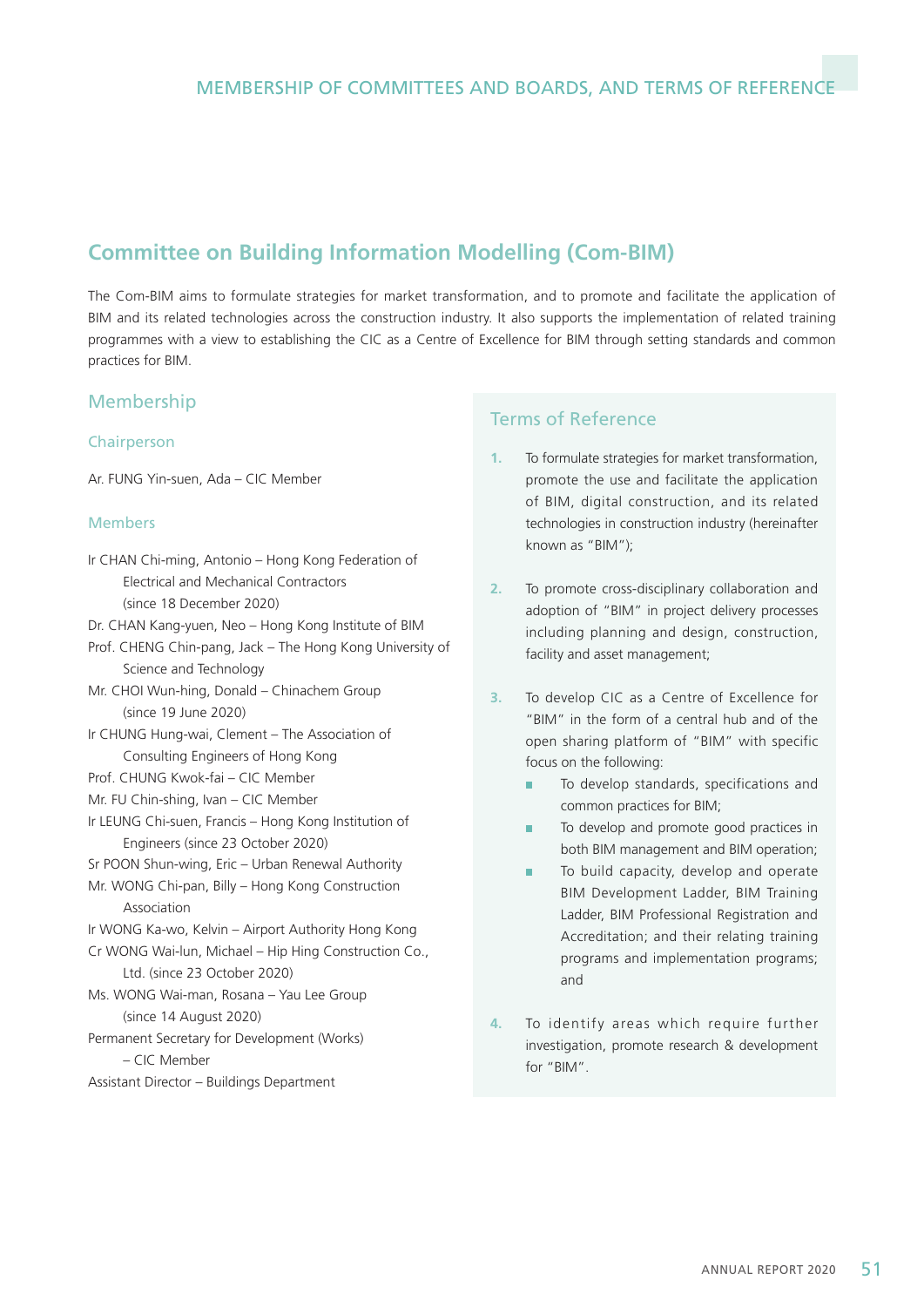## **Committee on Construction Business Development (Com-CBD)**

The Com-CBD aims to foster an efficient and health construction market through best practices and innovative solutions in areas such as tendering, project management, quality supervision and risk allocation. In recent years, we strive to facilitate local industry stakeholders in exploring construction supply chains in the Greater Bay Area, and strengthen exchanges between local and mainland industries.

#### Membership

#### Chairperson

Ir POON Lock-kee, Rocky – CIC Member

#### Members

- Mr. AU Koon-shan, Raymond MTR Corporation Limited
- Ir CHAN Chi-chiu CIC Member
- Mr. CHAN Kim-kwong CIC Member
- Mr. CHOW Ping-wai Hong Kong Construction Industry Employees General Union
- Ms. CHUNG Fung-hing, Rita Hong Kong Housing Society
- Sr HO Kwok-kwan, Thomas CIC Member
- Mr. HUNG Cheung-shew, Danny Hong Kong Construction Association
- Ir LEUNG Wing-kee, Ricky CIC Member
- Mr. TSANG Pak-chung, Eddy Hong Kong Construction Materials Association (since 19 June 2020)
- Mr. WONG Hin-wing, Simon CIC Member
- Ms. WONG Yeuk-Ian, Eliza CIC Member
- Permanent Secretary for Development (Works)

– CIC Member

Permanent Secretary for Transport and Housing (Housing) – CIC Member

- **1.** To deliberate and make recommendations for fostering a more efficient and healthy construction market through best practices in areas such as tendering, risk allocation, programming, maintaining liquidity throughout the construction supply chain, project management and quality supervision. With a view to cultivating equitable risk sharing and collaborative culture;
- **2.** To promulgate the utilisation of innovative solutions and technology for procurement, project management and quality supervision;
- **3.** To enhance communications and collaboration between local and Greater Bay Area construction practitioners; and
- **4.** To facilitate local industry stakeholders in exploring supply chain in the Greater Bay Area.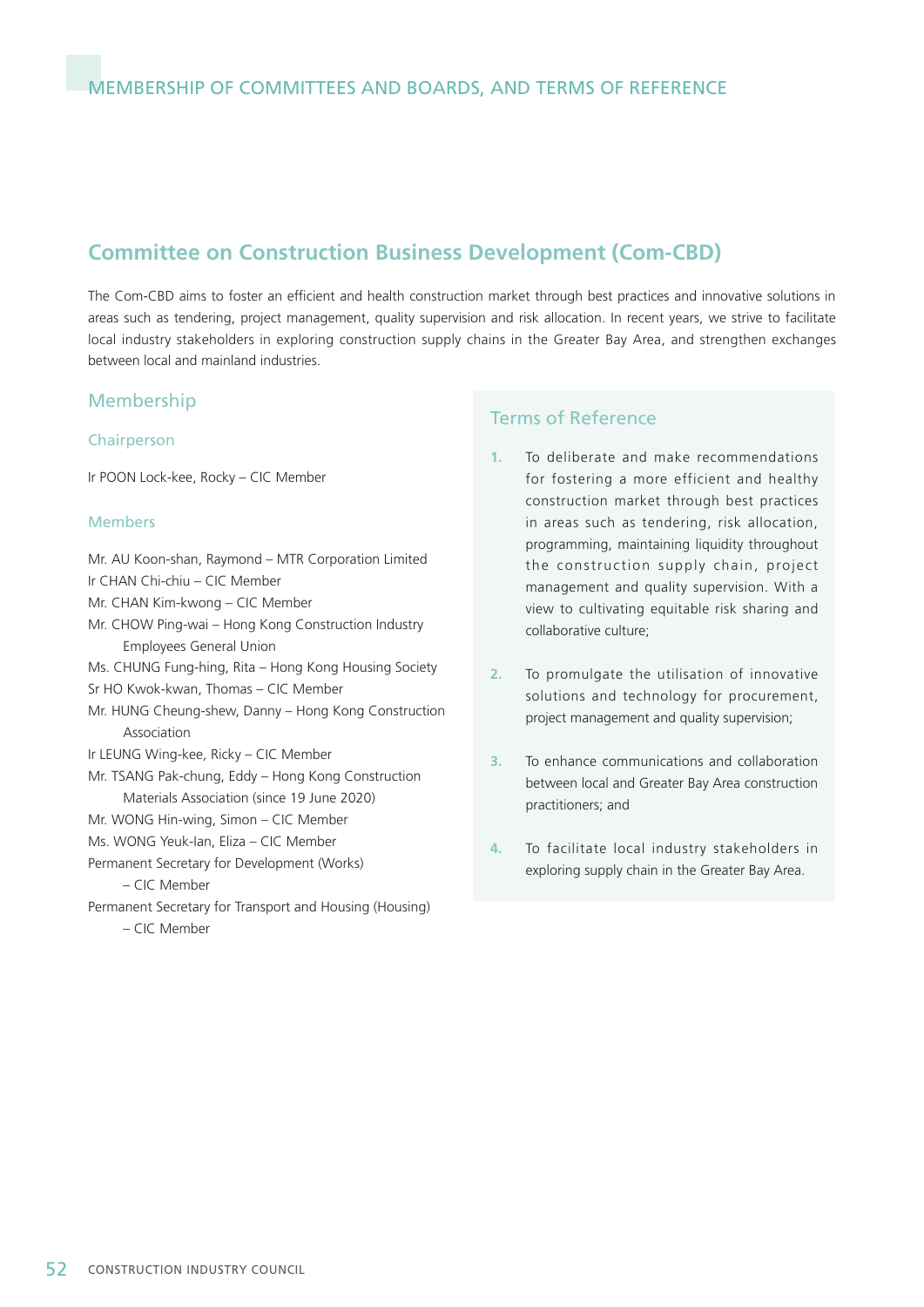# **Committee on Productivity (Com-PRO)**

The Com-PRO aims to elevate construction productivity by improving the construction process, advocating industrialisation and encouraging research and development. Innovative construction approaches including robotics and automation, offsite construction, and adoption of novel technologies and materials are explored and promoted to the industry.

## Membership

#### Chairperson

Ir YU Shek-man, Ringo – CIC Member

#### Members

- Mr. CHOW Luen-kiu CIC Member (until 31 January 2020)
- Prof. CHUNG Kwok-fai CIC Member
- Mr. FU Chin-shing, Ivan CIC Member
- Ir KWAN King-fai, Alex CIC Member (until 31 January 2020)
- Mr. KWOK Tung-keung, Simon The Hong Kong General Building Contractors Association
- Sr LAM Kin-wing, Eddie CIC Member
- Mr. LI Tat-wai CIC Member (since 24 April 2020)
- Ir MO Kon-fei, Kenneth CIC Member
- Ir PAN Shujie CIC Member
- Ir POON Lock-kee, Rocky CIC Member
- Ir SO Kwok-leung, Derek Hip Hing Construction Co., Ltd
- Ir WAN Wai-man, Raymond The Hong Kong Institution of Engineers (until 31 January 2020)
- Ir WONG Kin-wai, Ken CIC Member
- Mr. YEUNG Kai-yu, Franki Hong Kong Housing Society
- Permanent Secretary for Development (Works)

– CIC Member

Permanent Secretary for Transport and Housing (Housing) – CIC Member

- **1.** To compile and update key performance indicators related to the construction industry;
- **2.** To review current productivity level in the construction industry by introducing measurable indicators for different work trades;
- **3.** To encourage the adoption of new technology and innovative ideas to elevate construction productivity;
- **4.** To conduct research on benchmarking or setting standards for the productivity of construction process;
- **5.** To provide statistics in relation to construction productivity;
- **6.** To recommend strategies to the Council and Boards / Committees for enhancing the industry's productivity and competitiveness; and
- **7.** To coordinate and promote research and development for elevating construction productivity.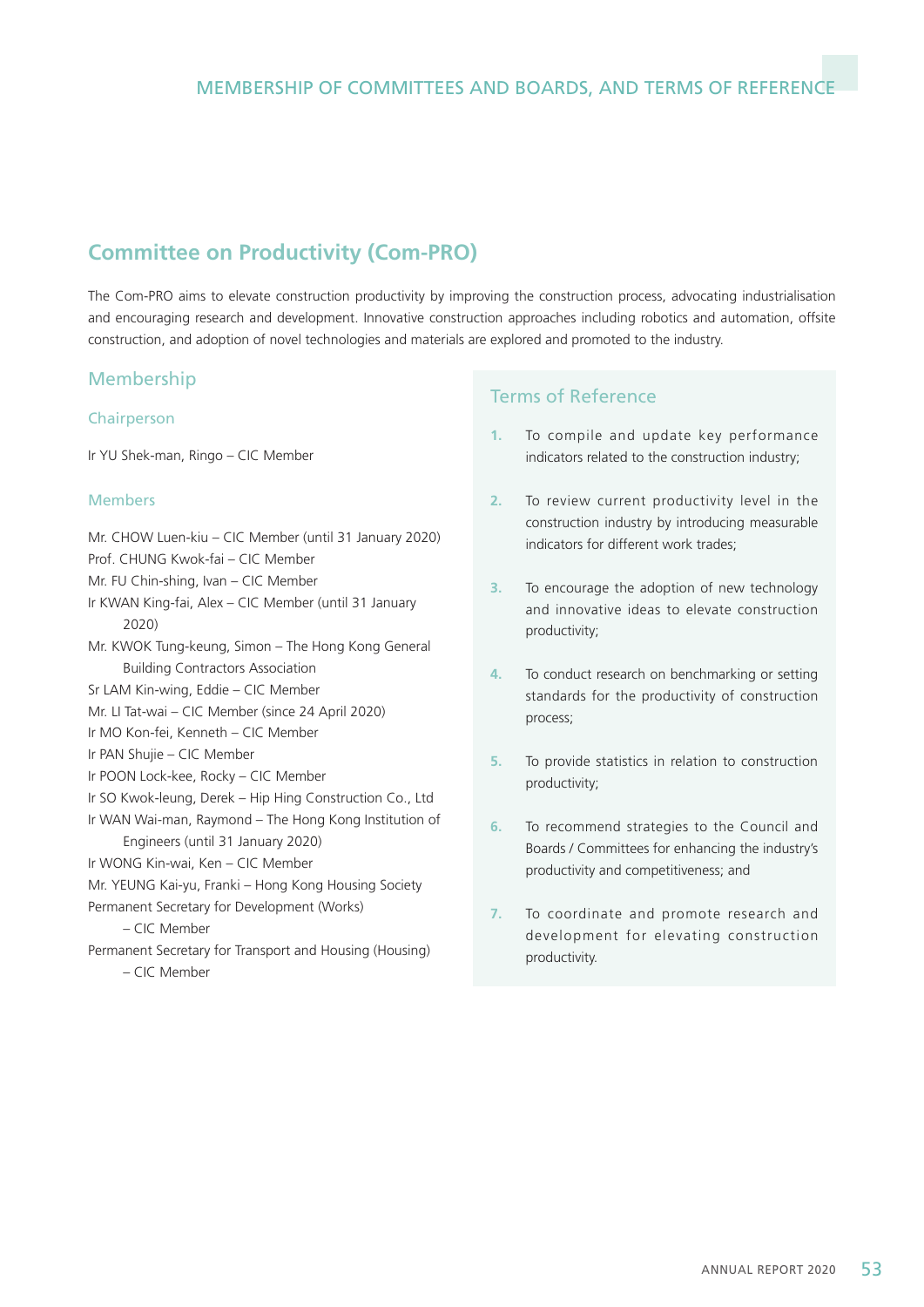## **Committee on Construction Safety (Com-CSY)**

The Com-CSY strives to promote initiatives and measures to foster a positive safety culture in the construction industry. It reviews and monitors safety performance and encourages the adoption of new technology to improve safety. To enhance the mechanism of safety management, the Com-CSY also provides guidelines on preventive measures in relation to construction safety.

### Membership

#### Chairperson

Ir Dr. PANG Yat-bond, Derrick – CIC Member

#### Members

Mr. Collin CHAN – Airport Authority Hong Kong Mr. CHAN Kim-kwong – CIC Member Mr. CHAN Pat-kan – CIC Member Mr. IP Ka-sing, Dennis – MTR Corporation Limited Ms. LEE Sau-king – CIC Member Mr. LI Tat-wai – CIC Member Ir Prof. LO Hong-kam – CIC Member Ir MO Kon-fei, Kenneth – CIC Member Ir Alcohol MOK – The Hong Kong Institution of Engineers Sr WONG Chi-kin, Jesse – The Hong Kong Institute of Surveyors Mr. WONG Kwok-keung – Hong Kong Federation of Electrical and Mechanical Contractors Mr. Rex WONG – Hong Kong Construction Association Mr. WU Wai-hung – Labour Department Ir YU Sai-yen – CIC Member Permanent Secretary for Development (Works) – CIC Member Permanent Secretary for Transport and Housing (Housing) – CIC Member

- **1.** To review and monitor safety performance of the construction industry;
- **2.** To review and enhance the mechanism of safety management;
- **3.** To encourage the adoption of new technology and innovative ideas in construction safety;
- **4.** To conduct research on enhancing safety performance of the construction industry;
- **5.** To identify and recommend measures for improving safety performance to CIC;
- **6.** To promote the adoption of the improvement measures by the construction industry; and
- **7.** To nurture a safety culture for the construction industry.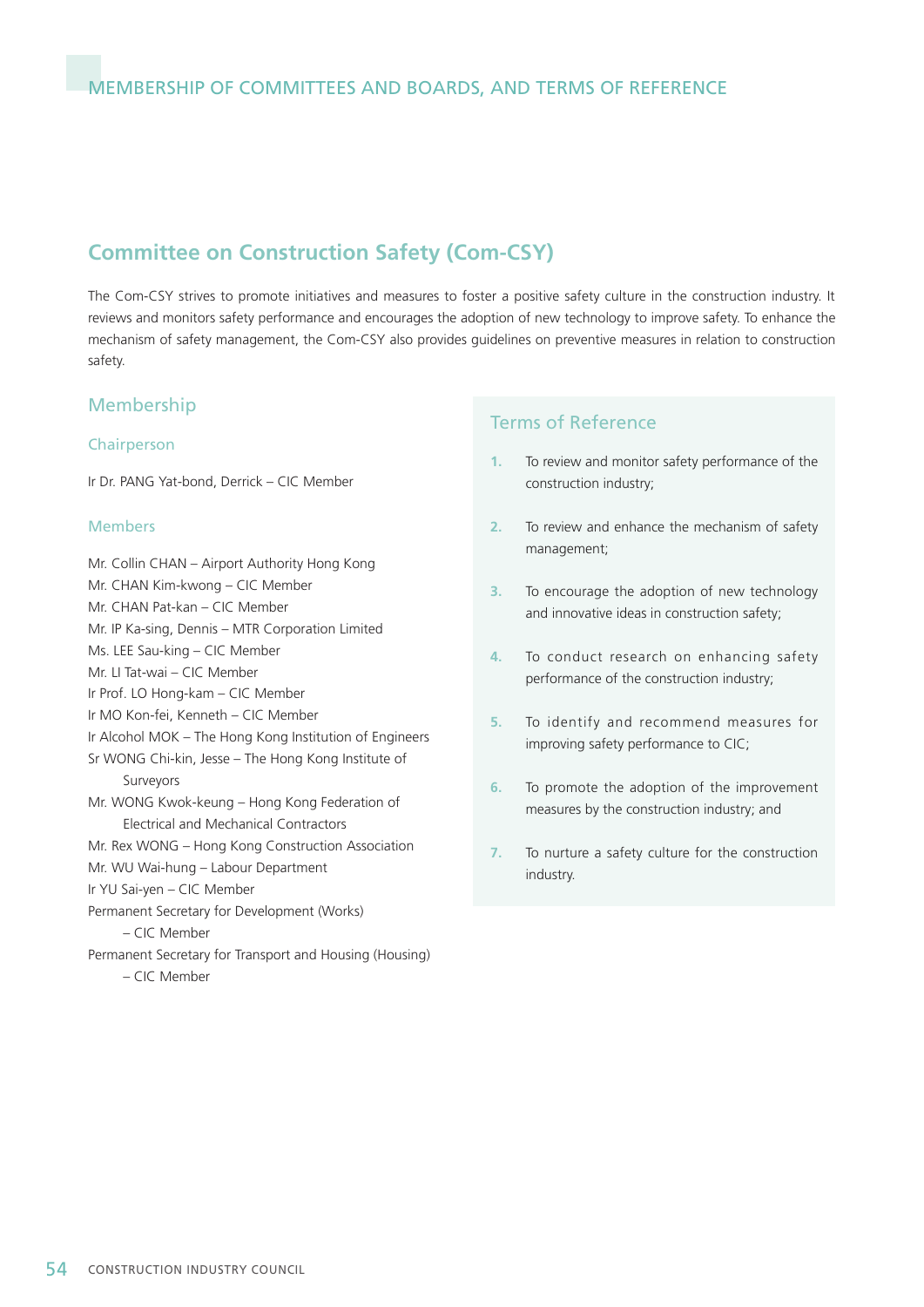# **Committee on Environment (Com-ENV)**

The Com-ENV aims to promote good practices and innovative technologies to enhance sustainability performance of the construction industry. Industry researches and digital platforms are undertaken to provide relevant standards and guidelines for industry stakeholders.

#### Membership

#### Chairperson

Mr. FU Chin-shing, Ivan – CIC Member

#### Members

- Dr. CHAN Ka-lung The Hong Kong Federation of Electrical and Mechanical Contractors
- Mr. CHIU Chung-kei, Charles Wheelock Properties (Hong Kong) Limited
- Mr. CHOW Chi-ping Hospital Authority
- Sr HO Kwok-kwan, Thomas CIC Member
- Prof. LAU Siu-yu, Stephen Faculty of Architecture, The University of Hong Kong
- Ir Prof. LO Hong-kam CIC Member
- Mr. PAN Shu-jie CIC Member
- Ir POON Ching-su, Lisa MTR Corporation Limited
- Mr. POON Shun-wing, Eric Urban Renewal Authority
- Mr. TONG Yuen-king, Amen Airport Authority Hong Kong
- Mr. WONG Ping Hong Kong Construction Industry Employees General Union
- Mr. WU Siu-kei Hong Kong Construction Materials Association
- Director of Buildings CIC Member
- Permanent Secretary for Development (Works)

– CIC Member

Permanent Secretary for Transport and Housing (Housing) – CIC Member

- **1.** To promote environmental protection and sustainable development in the construction industry;
- **2.** To promote good practices in relation to sustainable design and construction;
- **3.** To encourage the adoption of new technology and innovative ideas in environment protection and sustainable development in the construction industry;
- **4.** To conduct research for enhancing environmental protection and sustainable development in the construction industry; and
- **5.** To advise on the environmental strategy for development of construction standards.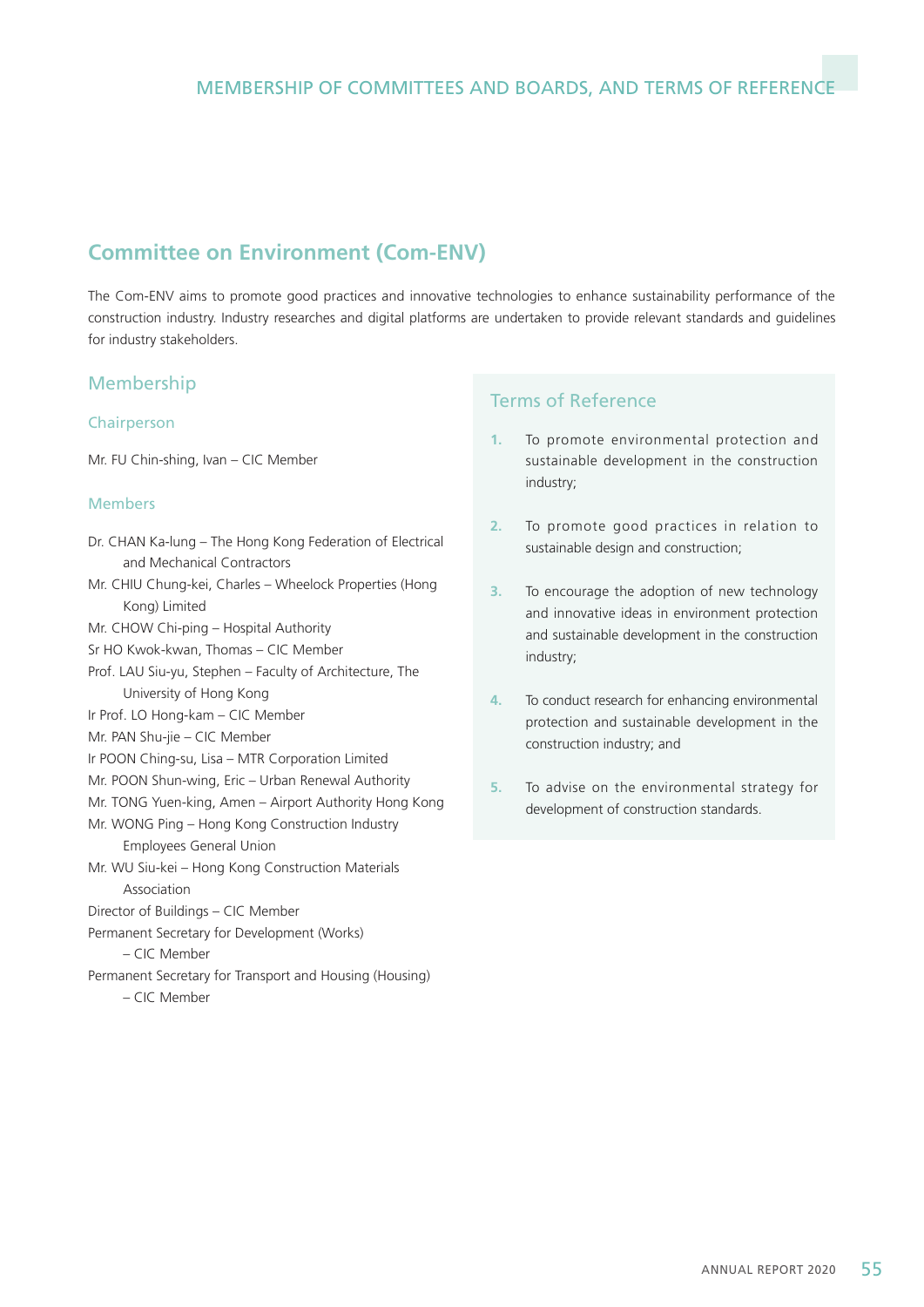# **Committee on Registered Specialist Trade Contractors Scheme (Com-RSC)**

The Com-RSC oversees the operations of the registration and regulatory actions of the Registered Specialist Trade Contractors Scheme. It also sets the strategic direction and formulates policies in managing businesses relating to the implementation and promotion of the Scheme.

#### Membership

#### Chairperson

Ir CHAN Chi-chiu – CIC Member

#### Members

- Mr. CHAN Lok-chai Hong Kong Bar-bending Contractors Association
- Ir CHENG Sau-tong, Chris MTR Corporation Limited
- Mr. CHEUNG Tat-fai, Kenneth Hong Kong Construction Sub-Contractors Association
- Mr. CHEUNG Yuk-kei Hong Kong Concretor Contractors Association
- Mr. CHIM Fu-keung Housing Department
- Ir FUNG Kwok-keung, Conrad Hong Kong Construction Association
- Sr HO Kwok-kwan, Thomas CIC Member
- Ir HUNG Cheung-shew, Danny Hong Kong Construction Association
- Ir LEUNG Wing-kee, Ricky Airport Authority Hong Kong
- Mr. LOK Kwei-sang, Tandy The Federation of Hong Kong Electrical & Mechanical Industries Trade Unions
- Ir MO Kon-fei, Kenneth The Real Estate Developers Association of Hong Kong
- Mr. NG Choi-wah Hong Kong General Building Contractors Association
- Ir SHEA Tat-chi, Ringo The Hong Kong Federation of Electrical & Mechanical Contractors
- Sr WONG Kwok-leung, Paul The Hong Kong Institute of Surveyors
- Mr. WONG Ping Hong Kong Construction Industry Employees General Union

- **1.** To implement the recommendations of the University of Hong Kong's Research on "A Roadmap to Enhance the Subcontractor Management Mechanism in Hong Kong";
- **2.** To steer the operations of the Registered Specialist Trade Contractors Scheme and the Subcontractor Registration Scheme (collectively, the "Scheme"), including but not limited to making recommendations on scope of trades, registration requirements, and any enhancements to the Scheme;
- **3.** To review and approve registration applications of Registered Specialist Trade Contractors ("RSTCs") and Registered Subcontractors ("RSs");
- **4.** To take regulatory actions against RSTCs or RSs violating rules under the Scheme; and
- **5.** To promote the adoption of the Scheme by the industry.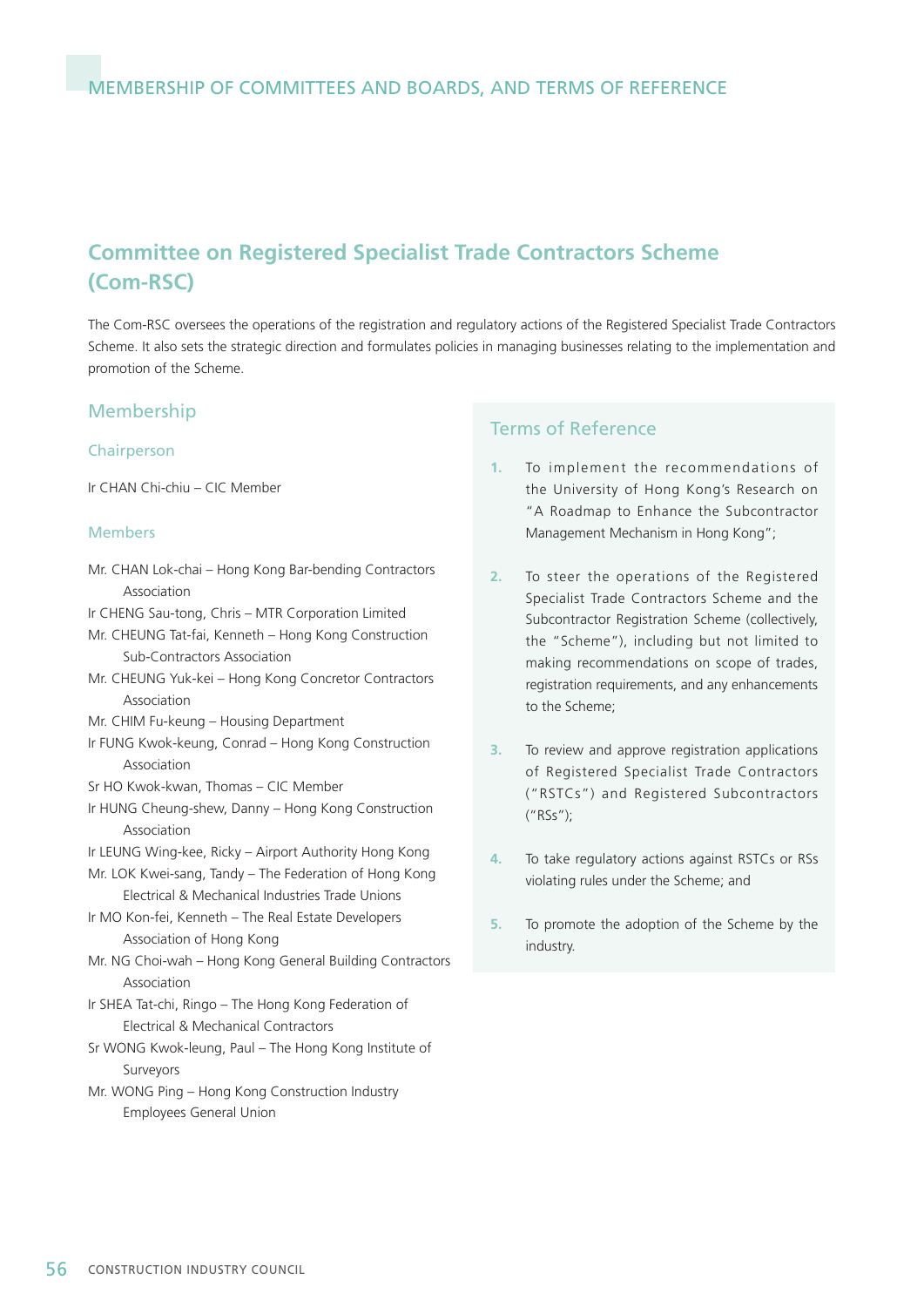# **Audit Committee**

Formed in 2018, the Audit Committee supervises the work of the Internal Audit Department and oversees corporate governance, compliance, financial reporting, internal controls, risk management and audit matters of the CIC.

## Membership

#### Chairperson

Mr. WONG Hin-wing, Simon – CIC Member

#### Members

Mr. CHOW Yuen-ming, Paul – MTR Corporation Limited Ms. OR Siu-ngam, Patricia – Gammon Construction Limited Ms. WONG Yeuk-lan, Eliza – CIC Member Principal Assistant Secretary (Works)1 - Development Bureau

- **1.** To assist the Council fulfil its corporate governance and overseeing responsibilities of the CIC (with member organisations), including financial reporting, internal control, risk management, internal and external audit functions as well as compliance with policies, regulations and relevant legislations;
- **2.** To oversee the work of Internal Audit Department, to review findings and management's responses to the recommendations made;
- **3.** To oversee the external audit process:
	- To make recommendations to the Council a. on the appointment of external auditors, audit fees and any related matters;
	- É To review annual audit report and any matters raised by external auditors;
- **4.** To approve the engagement of any external consultants to conduct review if necessary; and
- **5.** To assist the Council in dealing other relevant issues.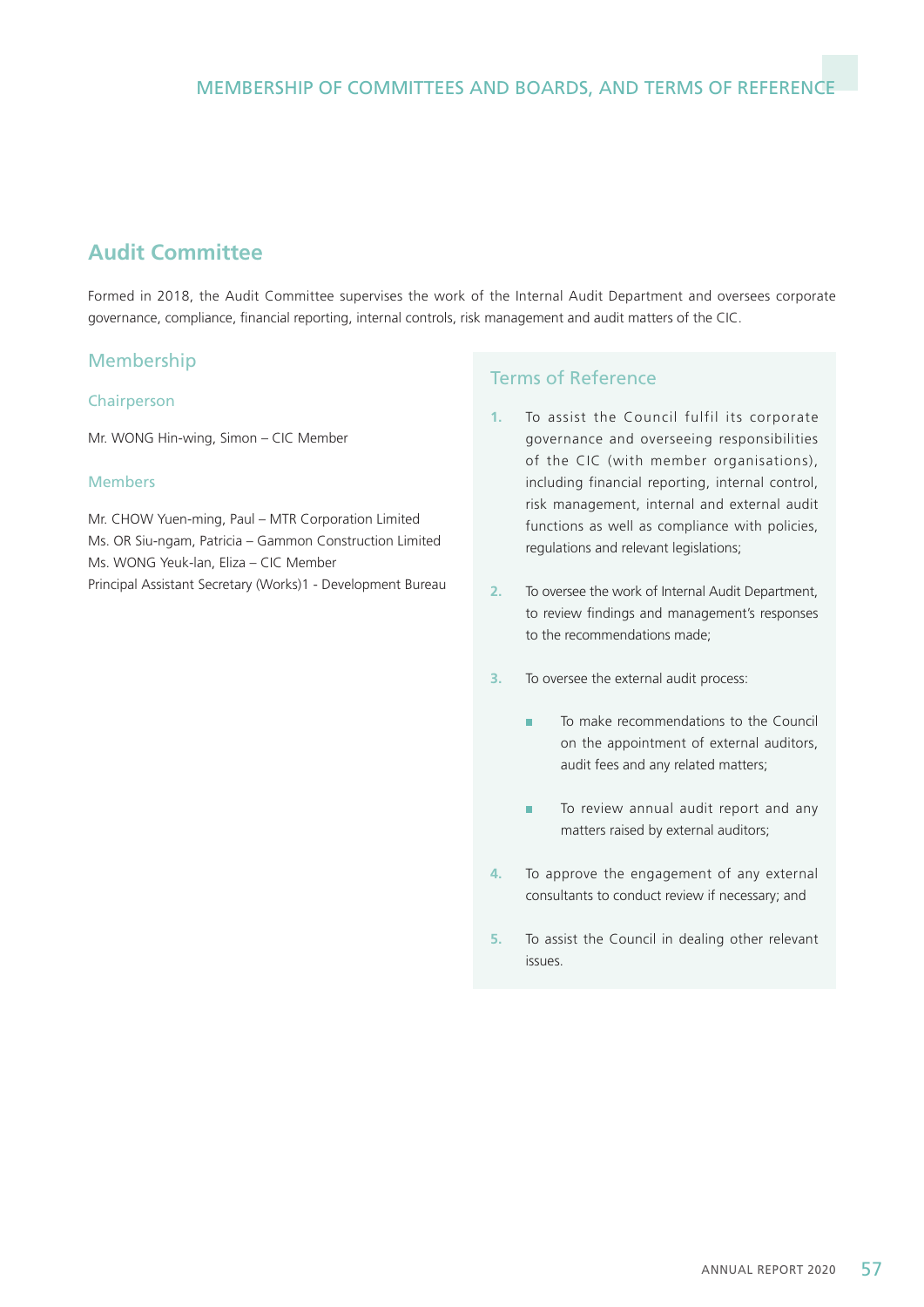# **Objections Board**

The Objections Board was established under Section 54 to 56 of the Construction Industry Council Ordinance (CICO) to deal with objections to levy or surcharge raised by the contractor.

The Board consists of three members of the Council and the Council may authorise the Objections Board to appoint a sub-committee for the better performance of the Objections Board's function. The Objections Board is chaired by an academic to avoid the possible conflict of interest with industry stakeholders.

By virtue of Section 56 of the CICO, the Objections Board has the power to confirm, cancel or reduce the levy or surcharge.

## Membership (all are CIC Members)

#### Convenor

Prof. CHUNG Kwok-fai

#### Members

Mr. FU Chin-shing, Ivan Sr HO Kwok-kwan, Thomas (since 1 February 2020) Sr Dr. LAI Yuk-fai, Stephen (until 31 January 2020)

## Terms of Reference

**1.** To determine objections to levy and surcharge made under section 55 of CICO and under section 29 of the Construction Workers Registration Ordinance.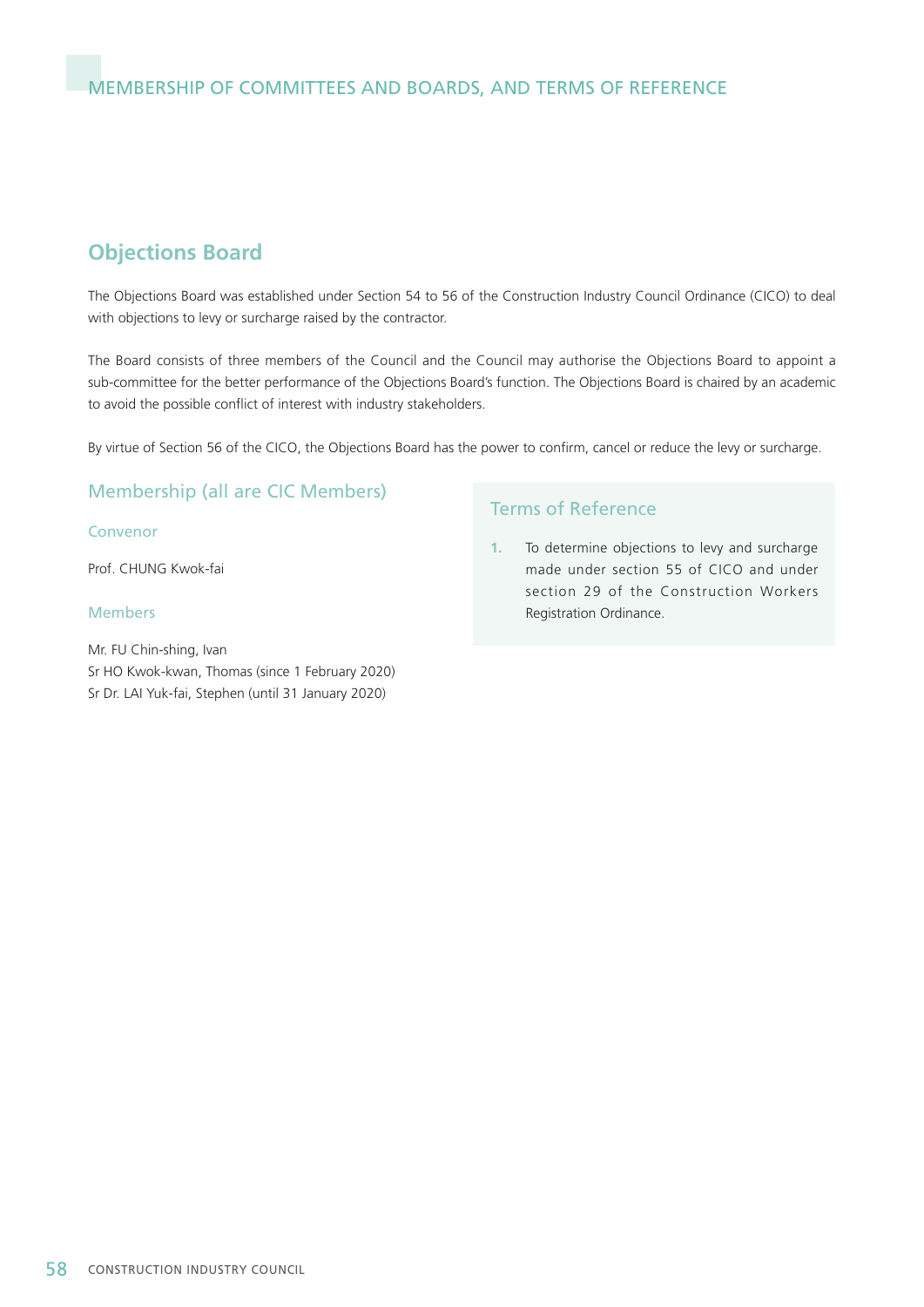# **Construction Industry Training Board (CITB)**

Established under Section 29 of the Construction Industry Council Ordinance, the CITB is responsible for training and trade testing matters of the construction industry. It provides training courses, establishes and maintains industrial training centres, assists in placement issues and administers the relevant assessments, skills standards establishment, etc. for the construction industry.

## Membership

#### Chairperson

Ir YU Sai-yen

#### Members

Mr. CHAN Kim-kwong Sr CHAU Bing-che, Henry Mr. HUANG Yongquan Sr LAM Kin-wing, Eddie Mr. LAM Oi-ki, Peter Mr. LAU Wing-sum Ir LUK Wai-lam, William Ar. WONG Chiu-lung, Dennis Sr WONG Kin-wai, Staw Mr. WONG Ping Dr. YAN Ting-kwan, Daniel Chief Occupational Safety Officer (System and Support), Labour Department Deputy Secretary for Development (Works)1, Development Bureau

- **1.** To provide training courses for the construction industry;
- **2.** To establish and maintain industrial training centres for the construction industry;
- **3.** To assist, including by the provision of financial assistance, in the placement of persons who have completed training courses provided for the construction industry;
- **4.** To assess the standards of skills achieved by any person in any kind of work involving or in connection with the construction industry, to conduct examinations and tests, to issue or award certificates of attendance or competence, and to establish the standards to be achieved in respect of any such work;
- **5.** To advise on manpower planning and development for construction personnel at professional, supervisory and craftsman levels; and
- **6.** To foster an ethical culture.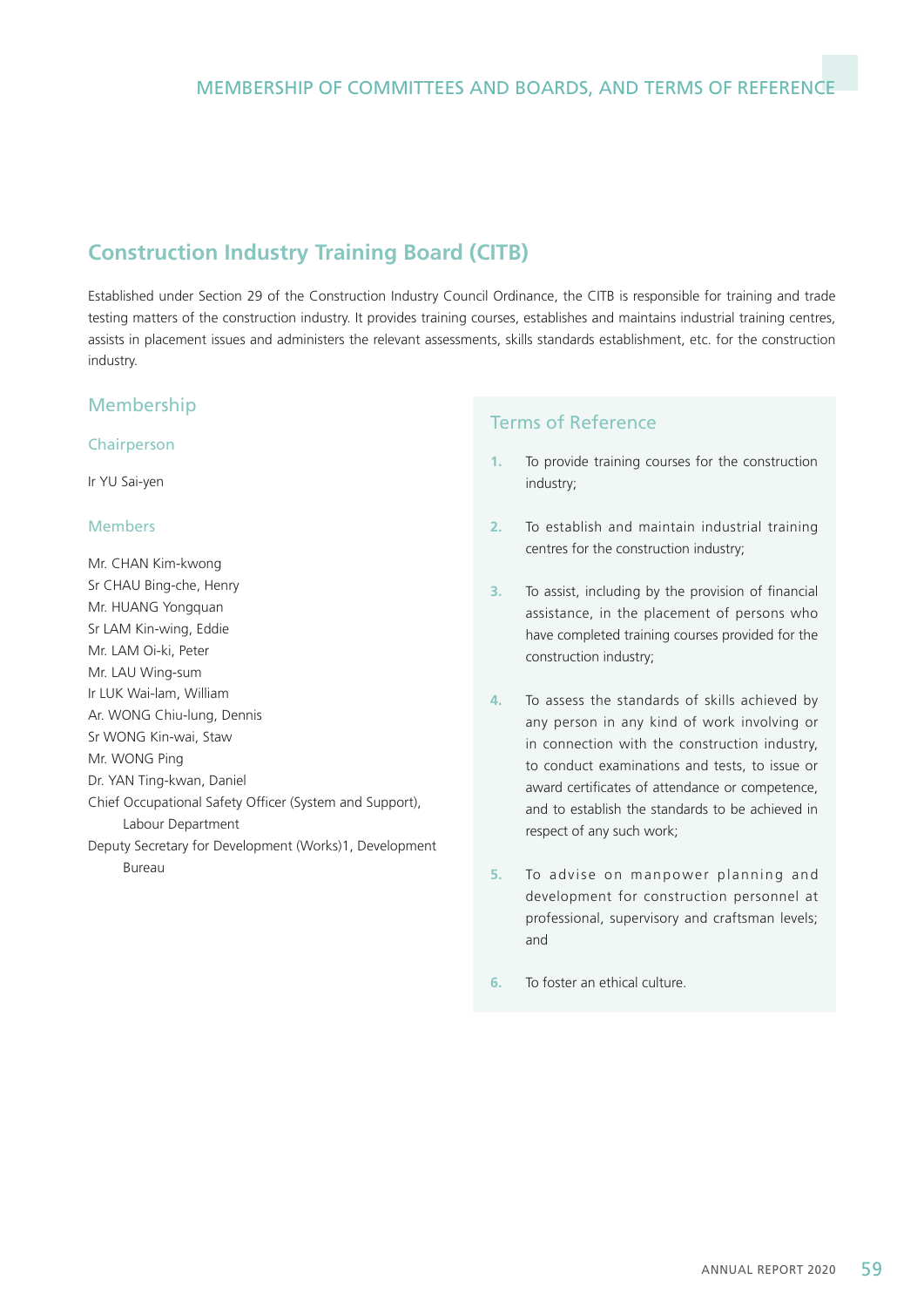# **Hong Kong Institute of Construction (HKIC) Management Board**

The Hong Kong Institute of Construction (HKIC) was established as a company limited by guarantee governed by the Articles of Association under the Company Ordinance (Cap. 622). The HKIC Management Board governs the HKIC. It reports and is accountable to the CITB.

#### Membership

#### Chairperson

Prof. LEE Chack-fan

#### Members

Mr. CHAN Ka-kui Ir Prof. CHAN Ping-chuen, Albert Mr. CHOW Luen-kiu Ms. KI Man-fung, Leonie Ir KWOK Yu-won, Eric Mr. LAM Oi-ki, Peter Mr. LI Wing-leung Ms. LO LEE Oi-lin Ir YU Sai-yen Permanent Secretary for Development (Works)1 Permanent Secretary for Education Deputy Secretary for Development (Works)1, Development Bureau Principal Assistant Secretary (Further Education), Education Bureau

#### Ex Officio

Ir CHENG Ting-ning, Albert

- **1.** To formulate strategies for the development of HKIC (the Institute), taking into account of industry input and developments in the vocational and professional education and training (VPET) sector;
- **2.** To ensure efficient and effective management of the Institute to realise its vision and mission;
- **3.** To prepare and submit 3-year Strategic Plan and Annual Plan to Construction Industry Training Board (CITB) for endorsement on an annual basis;
- **4.** To prepare and submit Annual Report to CITB;
- **5.** To oversee and ensure quality provision of the Institute's programmes and services;
- **6.** To decide on the Institute's policies and guidelines on programme planning, development, delivery and review; and
- **7.** To approve programme proposals, including admission requirements, programme objectives, intended learning outcomes, and syllabuses.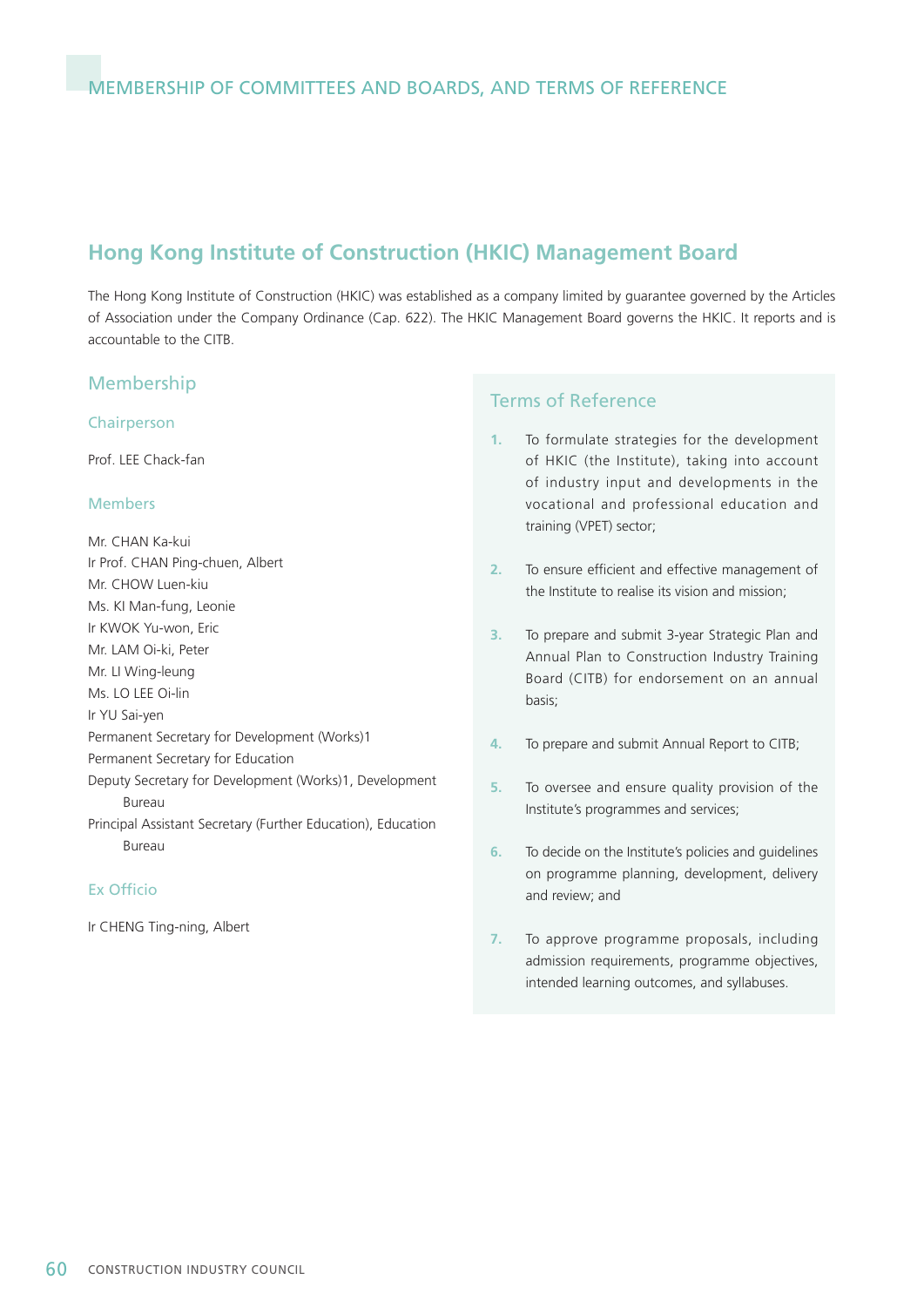# **Construction Workers Registration Board (CWRB)**

Established under Section 11A of the Construction Workers Registration Ordinance, the CWRB governs and provides quality workers registration services for the construction industry.

## Membership

#### Chairperson

Ir MO Kon-fei, Kenneth

#### Members

Ir Dr. CHAN Ka-lung, Raymond Prof. CHAN Kwok-hong, Raymond Mr. CHAN Kwok-yin, Andrew Mr. CHAN Pat-kan Mr. CHAN Shut-ho, Franki Sr DY Wai-fung, Peter Mr. KWOK Tung-keung, Simon Ir LEUNG Wai-ho, Alfred Ir LIU Sing-pang, Simon Mr. LOK Kwei-sang, Tandy Ir Prof. PAN Wei Mr. TSANG Ting-fat Mr. WONG Ping Ar. Franklin YU Assistant Director / Gas and General Legislation, Electrical and Mechanical Services Department Chief Occupational Safety Officer (Operations), Labour Department Chief Officer / Technical Services, Buildings Department Deputy Secretary for Development (Works)1, Development Bureau

- **1.** To set the qualification requirements for registration or renewal of registration;
- **2.** To act on and discharge tasks in regard to the Construction Workers Registration Ordinance, which include inspection of construction sites. conducting construction workers registration, handling review and appeal cases relating to workers registration, maintaining the daily attendance records of construction sites, and so on; and
- **3.** To perform and exercise such other functions or powers as are imposed on it by the Construction Industry Council.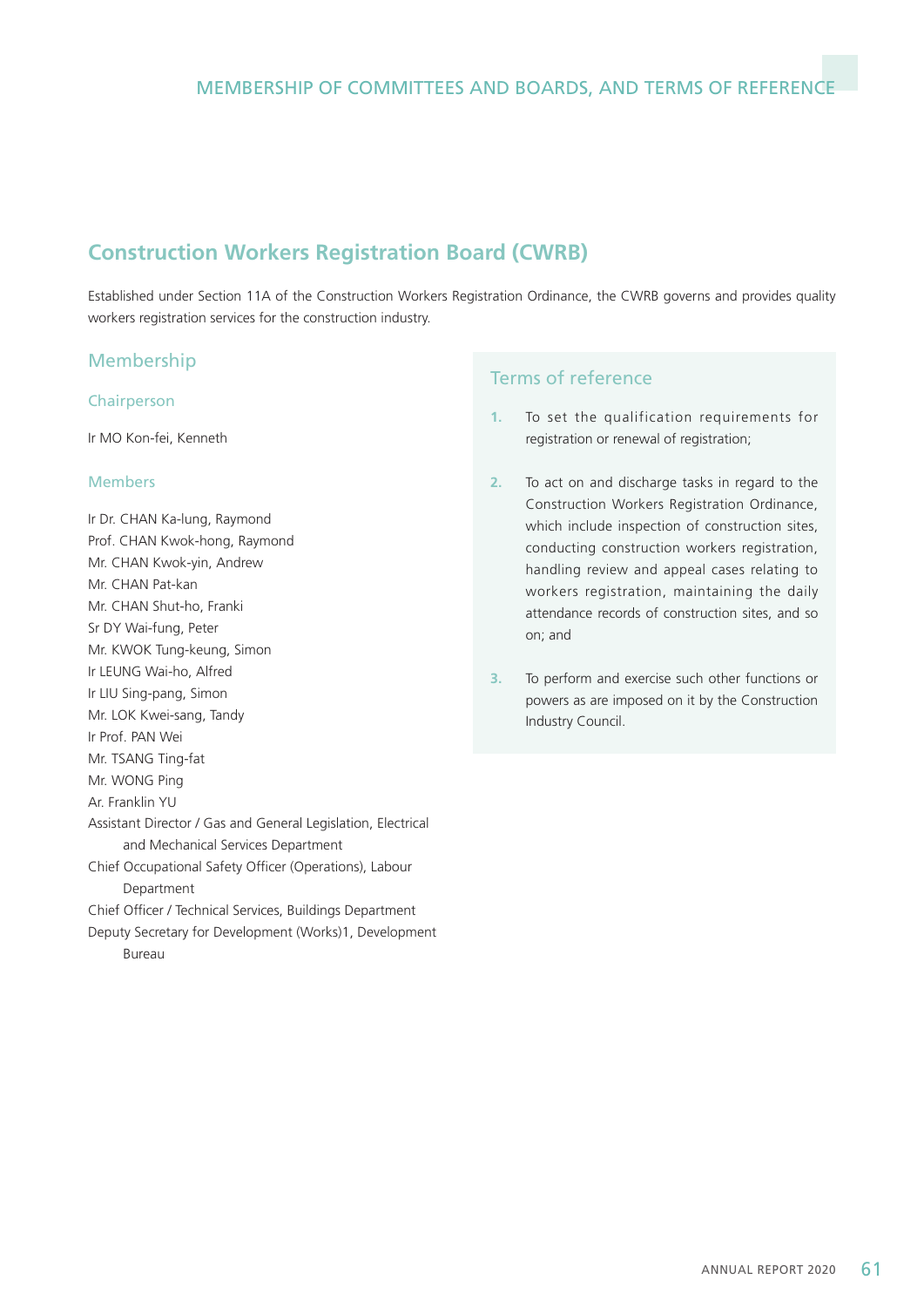## **ZCB Management Board**

The CIC-Zero Carbon Park (CIC-ZCP, originally named as Zero Carbon Building (ZCB)) was set up as a company limited by guarantee governed by the Articles of Association under the Company Ordinance (Cap. 622). It is governed by a Board of Directors appointed by the CIC and consists of top green building specialists, engineers and key stakeholders who steer the development of the CIC-ZCP.

## Membership

#### Chairperson

Mr. CHONG Kin-lit, Paul

#### Members

Mr. CHAN Yin-chung, Anthony Ir CHENG Ting-ning, Albert Mr. IP Chung-man, Tony Mr. KWOK Chi-wah, Andrew Mr. LAI Wing-chun, Martin Mr. LO Chi-wai, Ian Mr. MA Pok-man, Josiah Mr. MA Wing-kui, William Cr MANG KA-wing, Terence Mr. NG San-wa, Lawrence Ir YU Shek-man, Ringo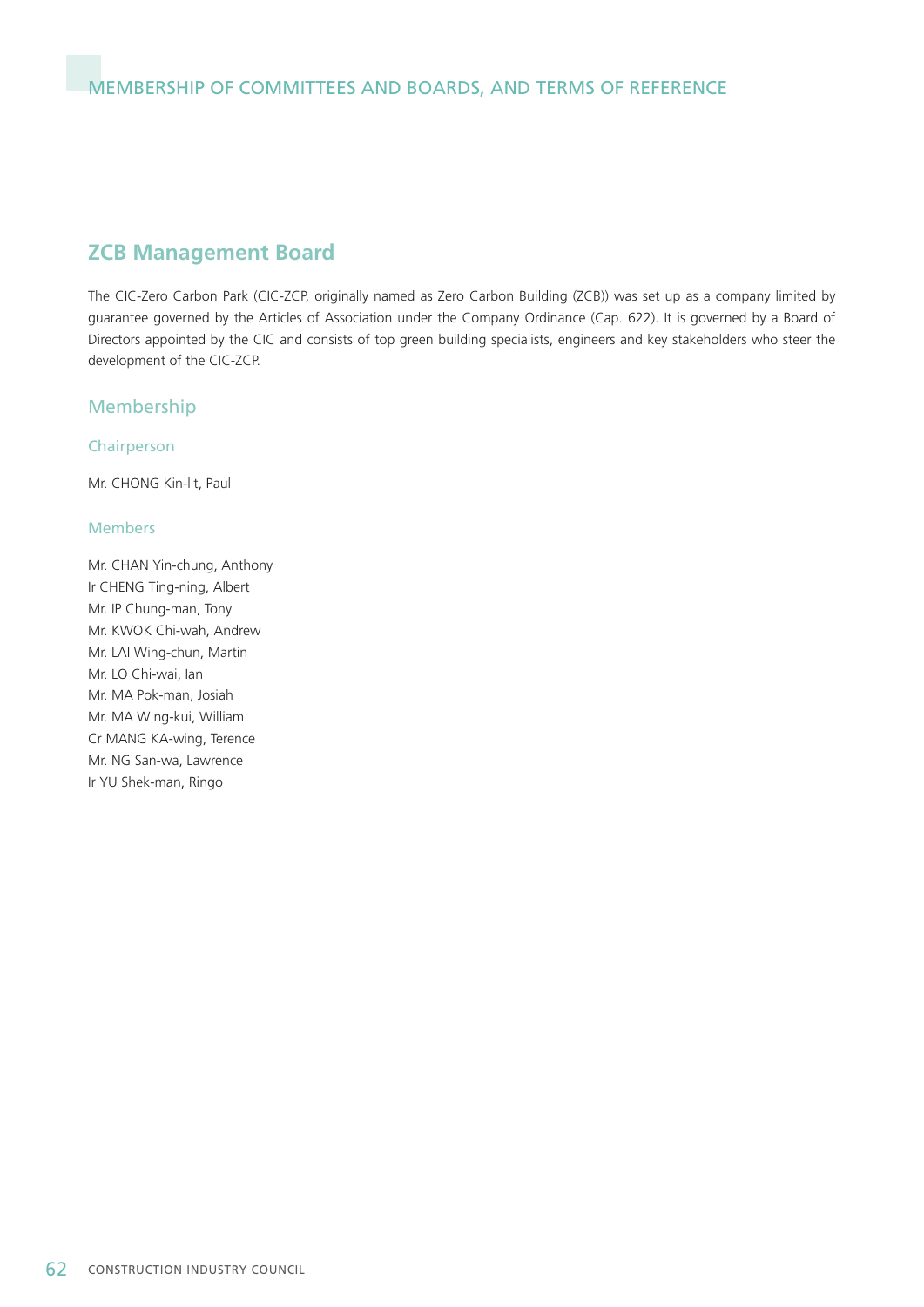# **Construction Innovation and Technology Application Centre (CITAC) Management Board**

The CITAC Management Board assembles industry expertise to oversee the CITAC in exploring and identifying innovative technologies from local and international organisations.

#### Membership

#### Chairperson

Mr. CHOI Wun-hing, Donald

#### Members

Ir Ian ASKEW (until 27 November 2020) Ir CHENG Ting-ning, Albert Mr. CHONG Hon-ming, Eric (until 1 January 2021) Ir Wes JONES Prof. LEUNG Kin-ying, Christopher Ir PAN Shujie Ir Dr. TSUI Yun-cheong, Ricky Ir WONG Chi-kwong Mr. WONG Ka-yu, Oscar Director of Buildings – CIC Member Permanent Secretary for Development (Works) – CIC Member

- **1.** To explore and identify innovative techniques and technologies, both locally and internationally, that are suitable for adoption in the Hong Kong construction industry for improvement of its productivity, sustainability and safety;
- **2.** To serve as a knowledge hub by collecting, showcasing and promulgating the latest local and overseas construction technologies with a view to promote their implementation and application;
- **3.** To establish a global research network and serve as a collaboration platform with a view to encourage interdisciplinary research activities and collaboration; and
- **4.** To cultivate and nurture a culture within the construction industry that is receptive and conducive to continuous innovation.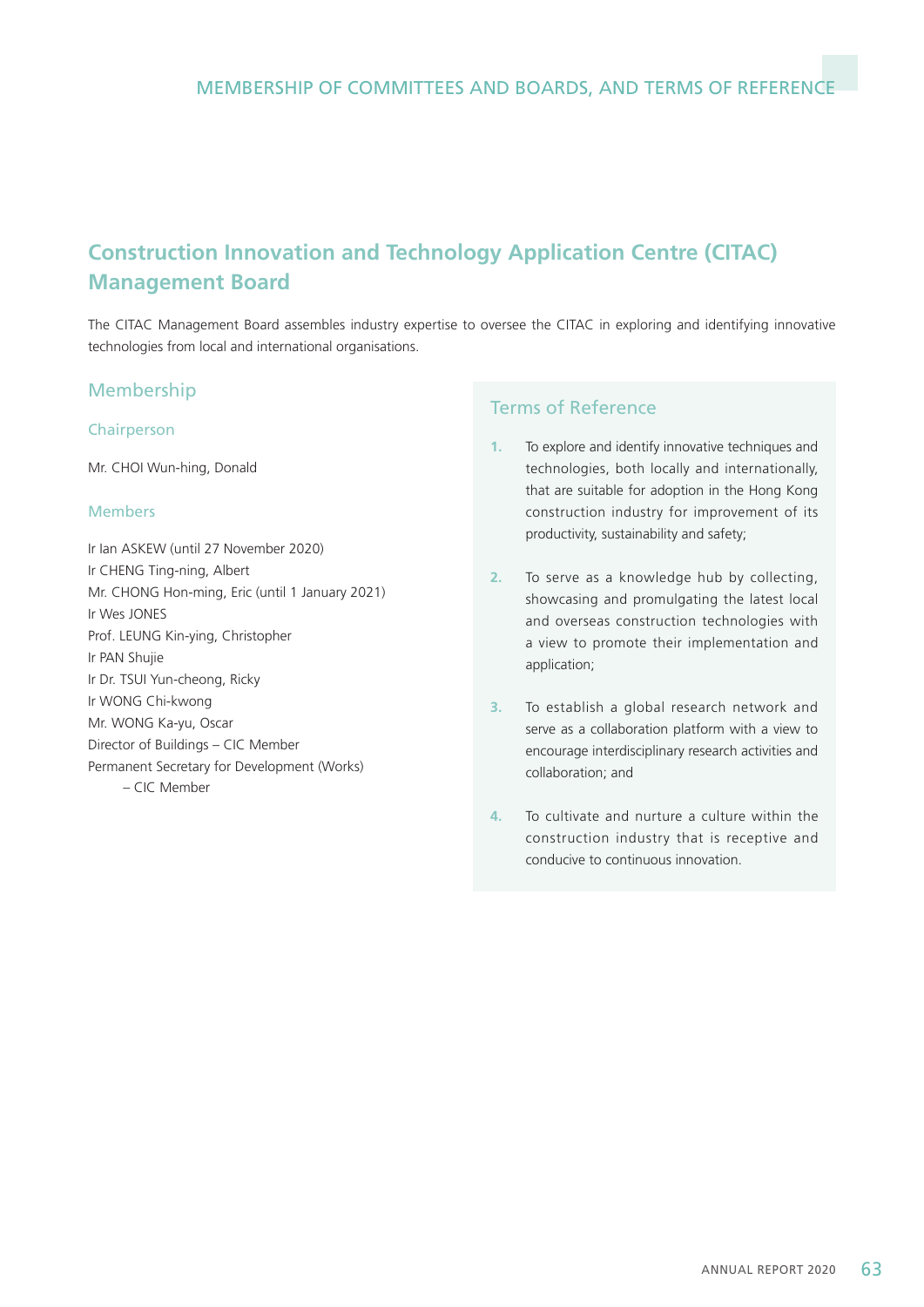# **Construction Industry Sports & Volunteering Programme Committee (Com-CISVP)**

The Com-CISVP aims to better steer and promote sports and volunteering programmes in the construction industry, and to develop a long-term partnership with key industry stakeholders.

#### Membership

#### Chairperson

Mr. CHAN Ka-kui – CIC Member

#### Members

- Ms. CHAN Ka-po, Judy The Hong Kong and China Gas Company Limited
- Mr. CHAN Yam-lung, Alfred Welcome Construction Company Limited
- Mr. CHAU Kai-nin, Alex New World Construction Company Limited
- Mr. CHEN Hai-bo, David K. Wah Construction Materials Limited
- Mr. CHEUNG Chun-hoo, Anson Hong Kong Housing Authority
- Ir CHU Yin-lin Hong Kong Institute of Construction
- Mr. LAI Siu-ki, Pele Sun Hung Kai Properties Limited
- Mr. LEUNG Siu-fai, Alex Wheelock Properties (Hong Kong) Limited
- Mr. LIU Hoi-yu, Paul Dragages Hong Kong Limited
- Mr. LUI Man-wai, David AECOM Asia Company Limited
- Mr. SO Chi-kin, Cyril Southa Holdings Limited
- Mr. TAM Chi-kwong, Steve Chun Wo Construction Holdings Company Limited
- Mr. TSANG Ting-fat Tin Wo Engineering Company Limited
- Mr. YAN Wai-ming, Alan Gammon Construction Limited
- Mr. YAU Kit-pan The Federation of Hong Kong Electrical & Mechanical Industries Trade Union
- Deputy Secretary for Development (Works)1,

Development Bureau

- **1.** To steer the development of Construction Industry Sports & Volunteering Programme (CISVP);
- **2.** To promote CISVP to the wider population of the construction industry;
- **3.** To encourage setting up company sports clubs and volunteering teams at company or association; and
- **4.** To support CISVP events including but not limited to proactive promotion and participant recruitment.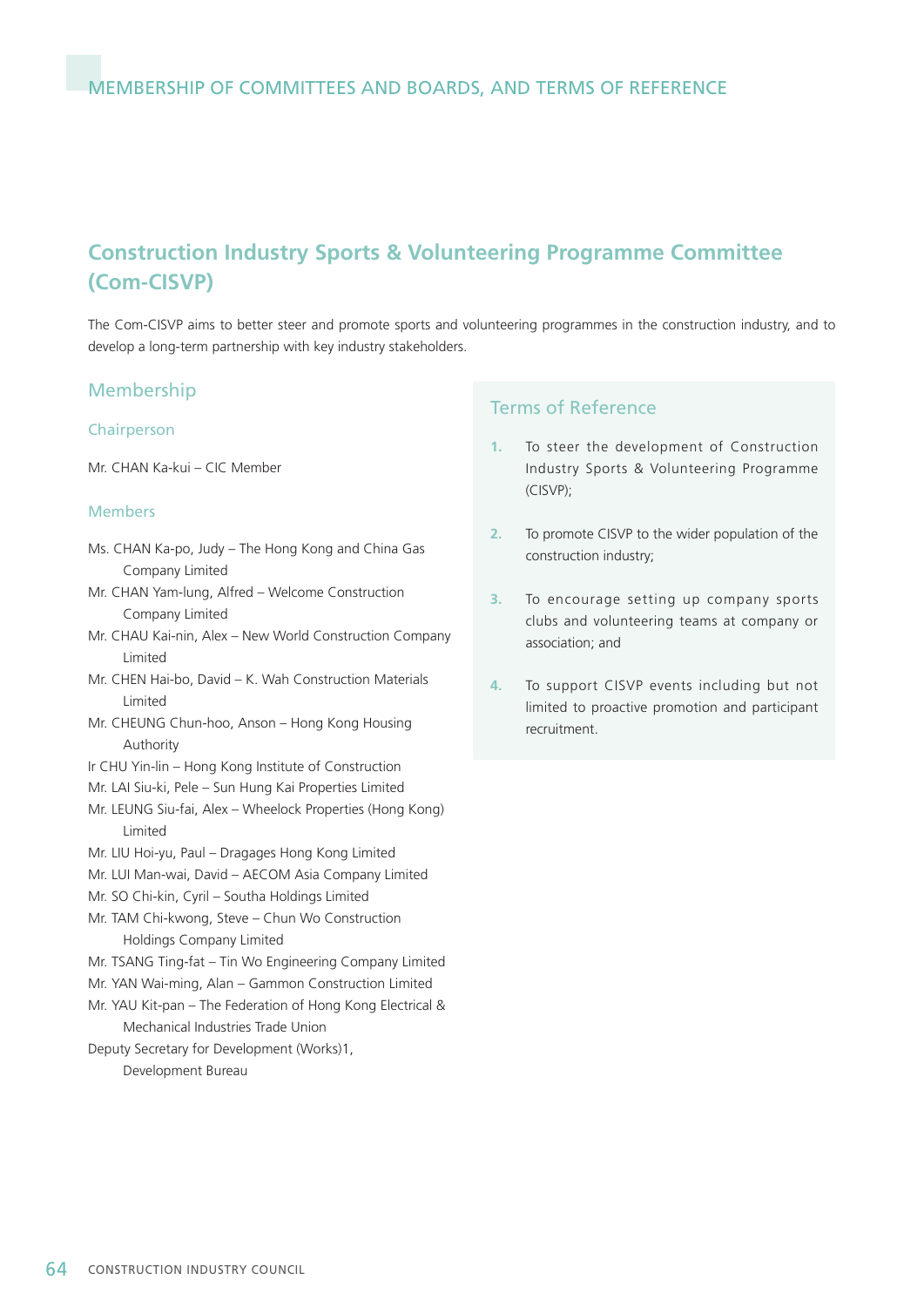# **Management Committee on Technically Competent Persons Registration Scheme (TCPRS)**

The CIC established the Management Committee on TCPRS to steer the direction of TCPRS.

## Membership

#### Chairperson

Ir WONG Kin-wai, Ken

#### Members

Mr. AU YEUNG Hoi-pang – Buildings Department Mr. HO Hon-kit, Humphrey – Buildings Department Ir KWAN King-fai, Alex

Mr. KWOK Chi-wah, Andrew

Mr. SHUM Ka-wah, Lawrence – Geotechnical Engineering Office of the Civil Engineering and Development Department

- **1.** To steer the implementation of the Technically Competent Persons Registration Scheme (TCPRS);
- **2.** To review the efficacy of the TCPRS in uplifting the quality of site supervision personnel;
- **3.** To review the appeal and / or complaint case(s) under the TCPRS; and
- **4.** To consider the industry feedback and any other related matters to facilitate the industry for a wider adoption of the TCPRS.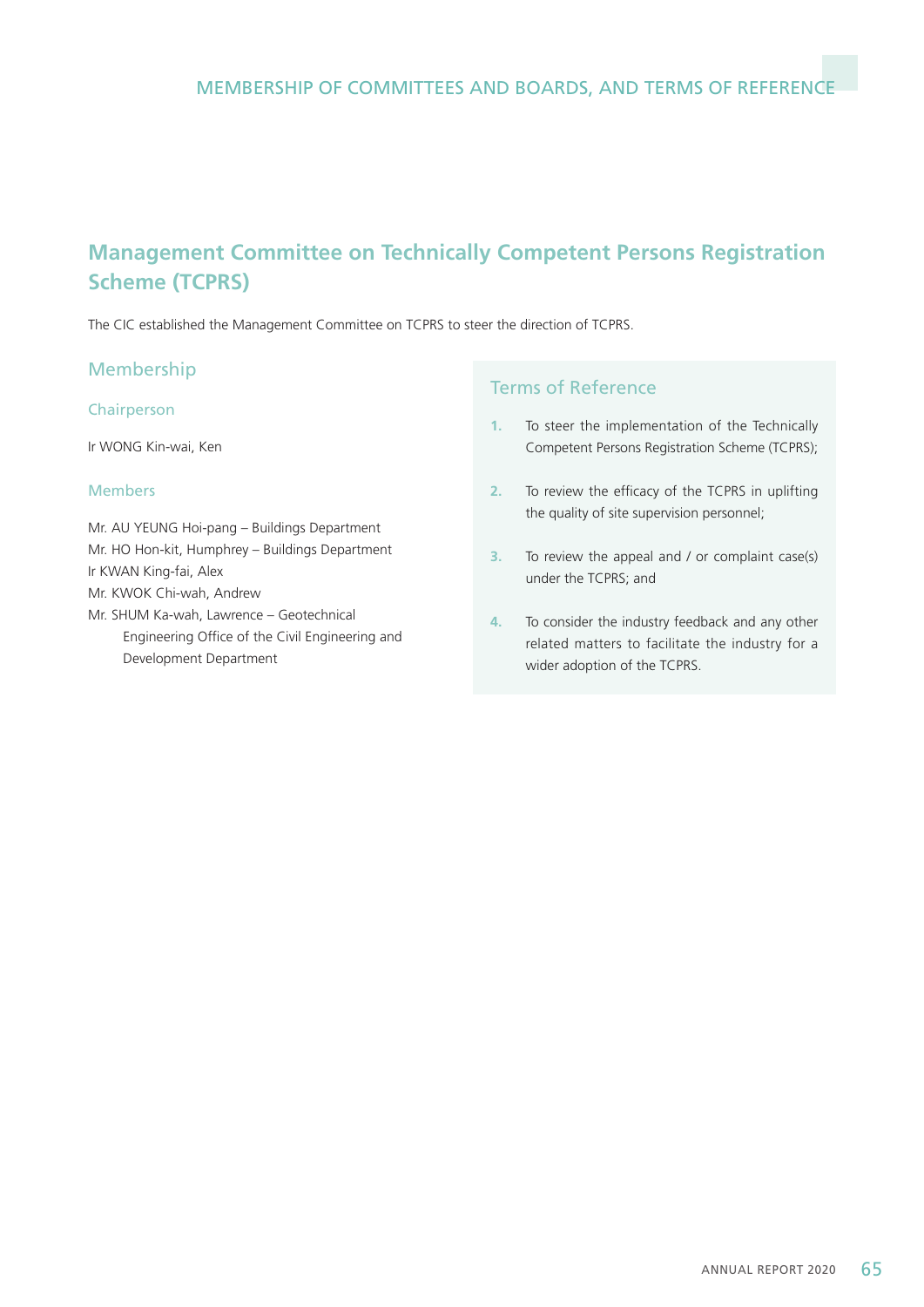# **Management Committee on Construction Innovation and Technology Fund (CITF)**

The Management Committee on CITF oversees the CITF operations.

#### Membership

#### Chairperson

Ir CHAN Chi-chiu

#### Members

Prof. CHUNG Kwok-fai Ir KWAN King-fai, Alex Ir CHENG Ting-ning, Albert A representative from the Development Bureau

- **1.** To formulate and recommend for the Council's approval, the operational framework of the Construction Innovation and Technology Fund (CITF);
- **2.** To ensure the CITF is operated properly and efficiently in accordance with the approved operational framework;
- **3.** To report to the Council on the operation of the CITF; and
- **4.** To decide on all matters relating to the CITF operation as and when required, subject to the Council's ultimate decision.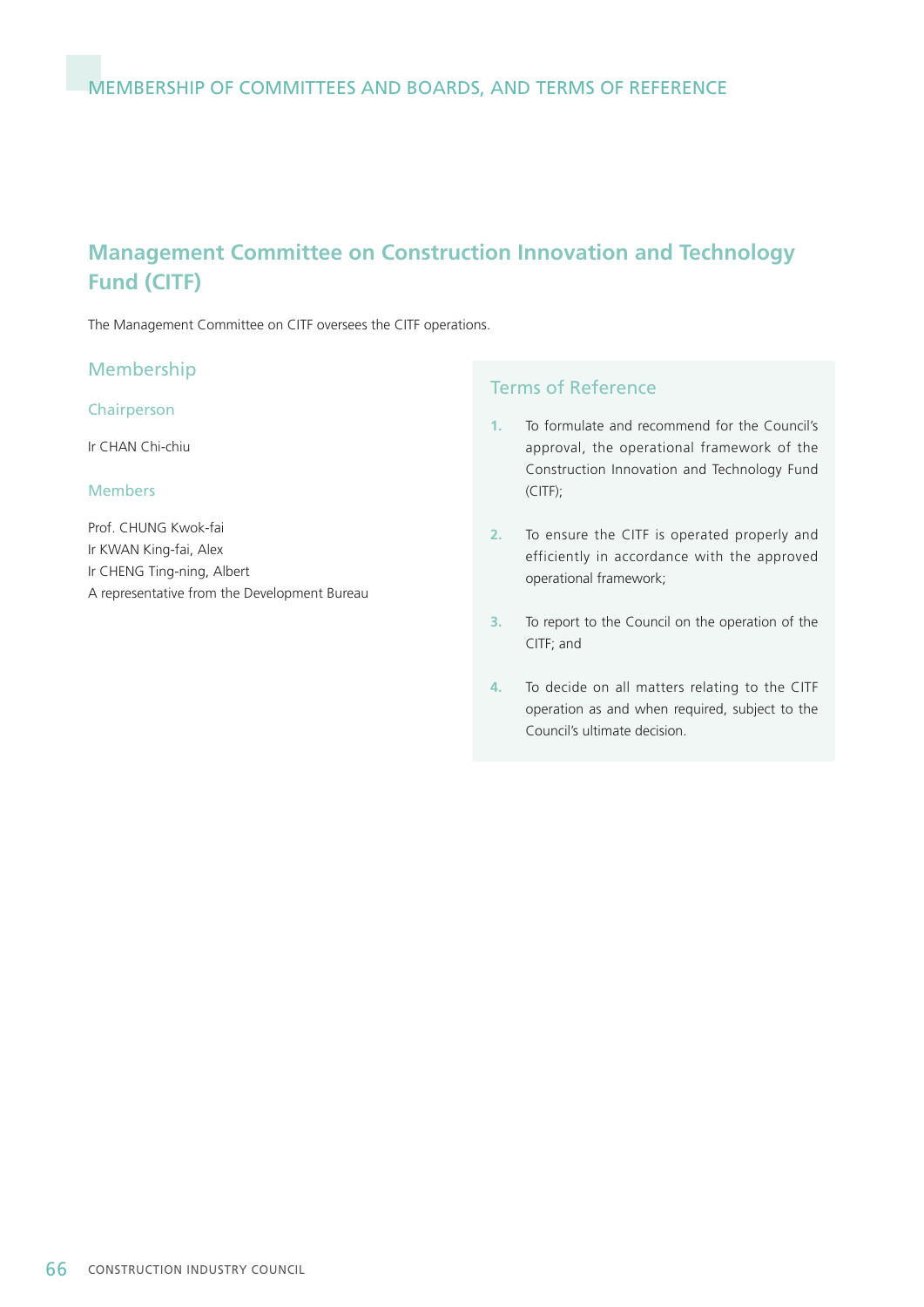## **Investment Task Force**

The Investment Task Force advises the CIC on investment-related matters, such as purchase, asset switching, redemption, etc. It also oversees the performance of the CIC's investments.

## Membership

#### Chairperson

Mr. WONG Hin-wing, Simon

#### Members

Mr. AU Chun-hing, Edward Mr. LIU Chi-lun, Alan Mr. Kassian POLIN Mr. TSE Yue-hong, Chris

- **1.** To recommend appropriate investment of surplus funds;
- **2.** To advise CIC on investment-related matters, such as purchase, asset switching, redemption, etc;
- **3.** To oversee the performance of CIC's investments;
- **4.** To advise and formulate investment strategies for CIC; and
- **5.** To decide whether external managers should be appointed to manage CIC's investment portfolio going forward.